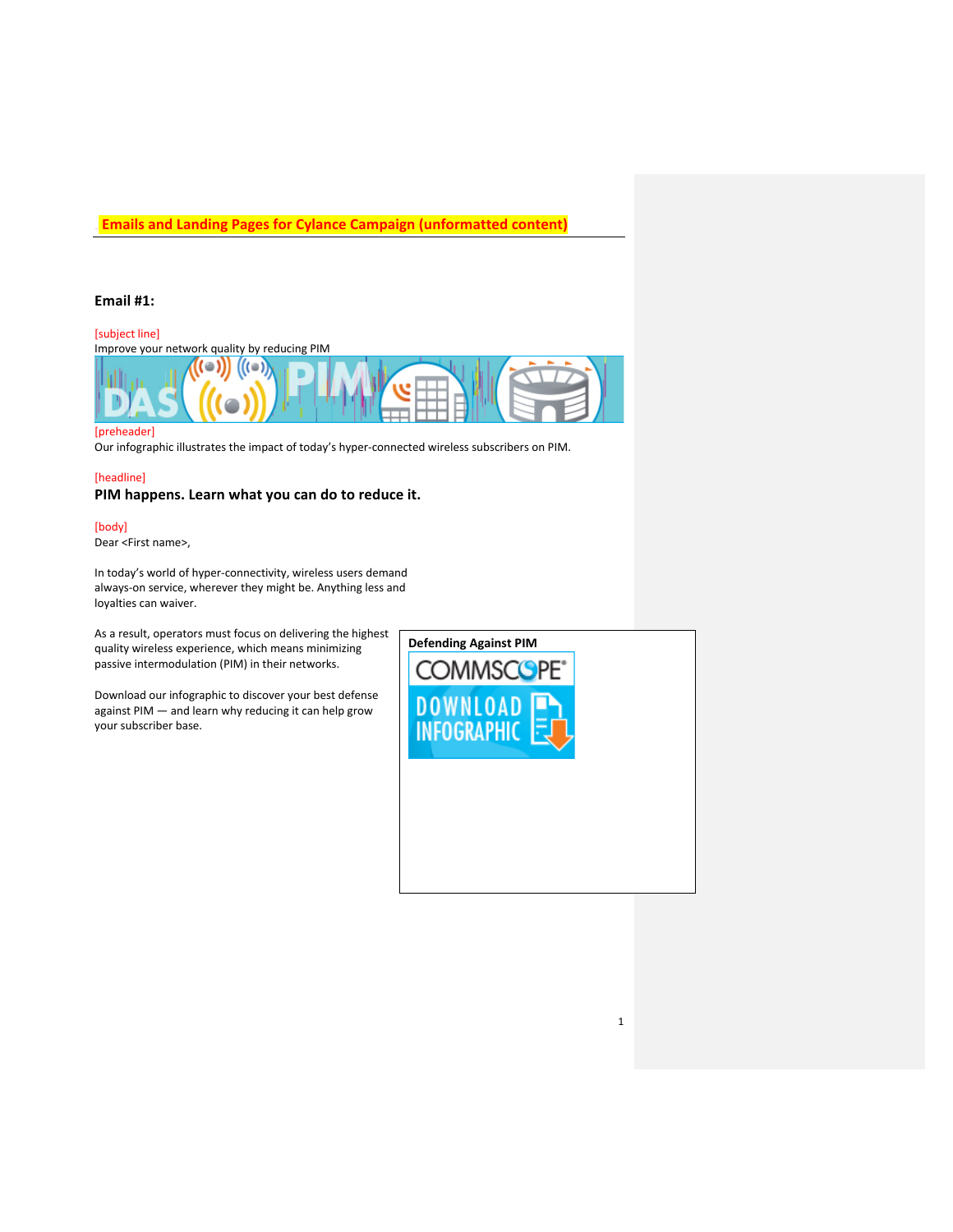### **Landing Page #1:**



[headline]

### **Looking to improve network quality?**

#### [body]

Start by reducing PIM.

Discover the importance of minimizing PIM in order to help improve network quality.

Fill out this brief form to access our infographic.

#### [cta]

For more information about how to solve for PIM and expand your subscriber base, contact Tania Patrone at WirelessMarketingNAR@commscope.com.

To learn more about our high quality passive components, visit our **product webpage**.

#### [gated form info]

#### **Infographic Request Form**

- First name
- Last name
- Company
- Email
- What best describes your function?

#### **Commented [JS1]:** Link to:

http://www.commscope.com/Product-Catalog/Wireless/Product/Distributed-Coverage-and-Capacity/Passive-Devices/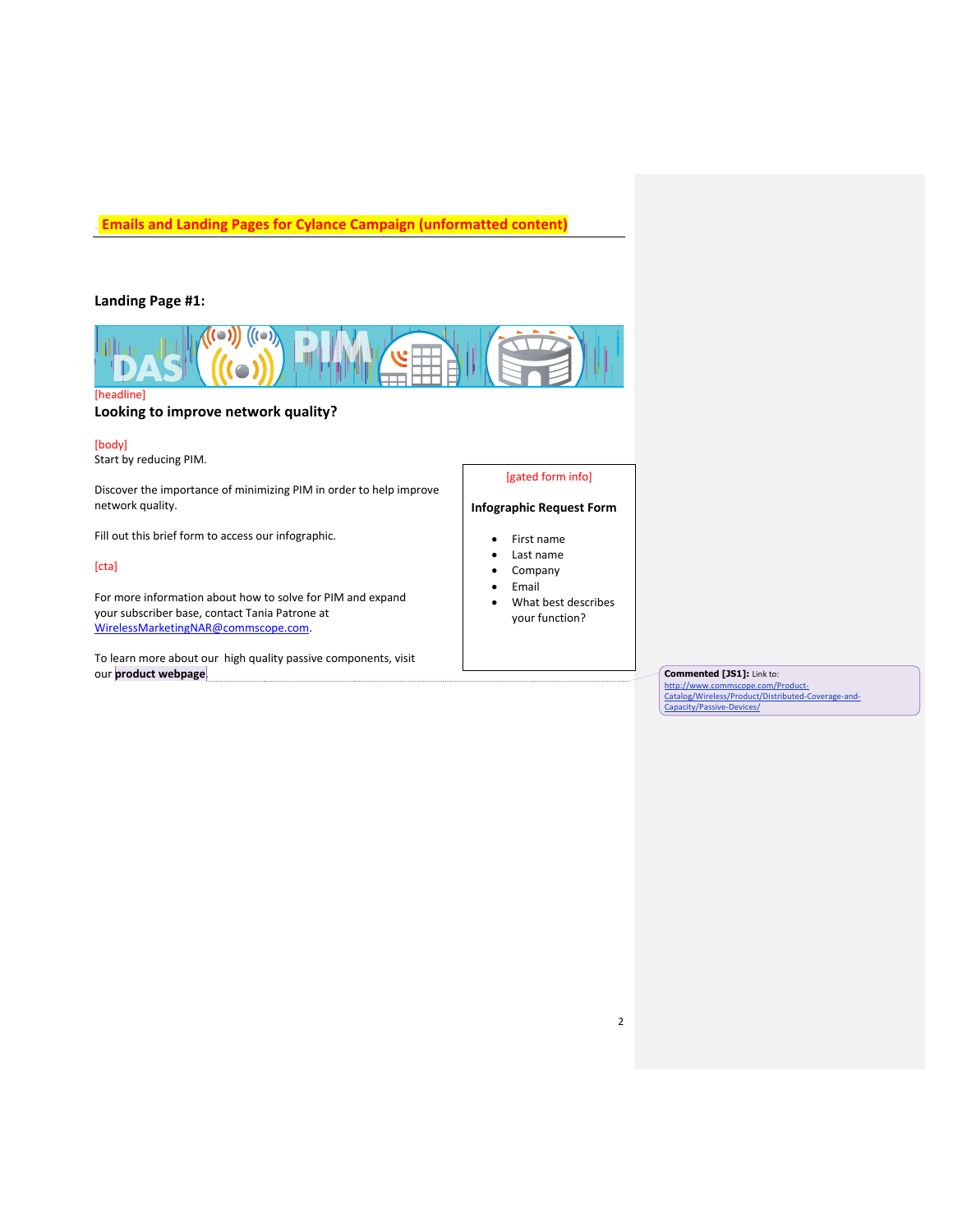### **Email #2:**

### [subject line options]

Expand your DAS system *without* delays Add indoor capacity quickly and efficiently. Really. Accelerate DAS system expansions



Important tips for avoiding delays when adding capacity for your indoor facility or venue

#### [headline]

### **Avoid delays when scaling your DAS network**

Dear <First name>,

#### [body]

Interference – including passive intermodulation (PIM) – degrades data throughput, a strain on network performance.

PIM occurs in a number of situations, including:

- ! PIM products fail in the receiver band
- ! Multiple transmitter channels share an antenna
- ! Transmitter and receiver are duplexed
- ! Transmitter signal levels are high

As a result isolating a PIM issue can take considerable time, a strain on resources and a prolonged compromise of the subscriber experience.

Selecting quality passive components is an important step in reducing PIM, while aiding in the efficient scaling of your DAS network

[cta]

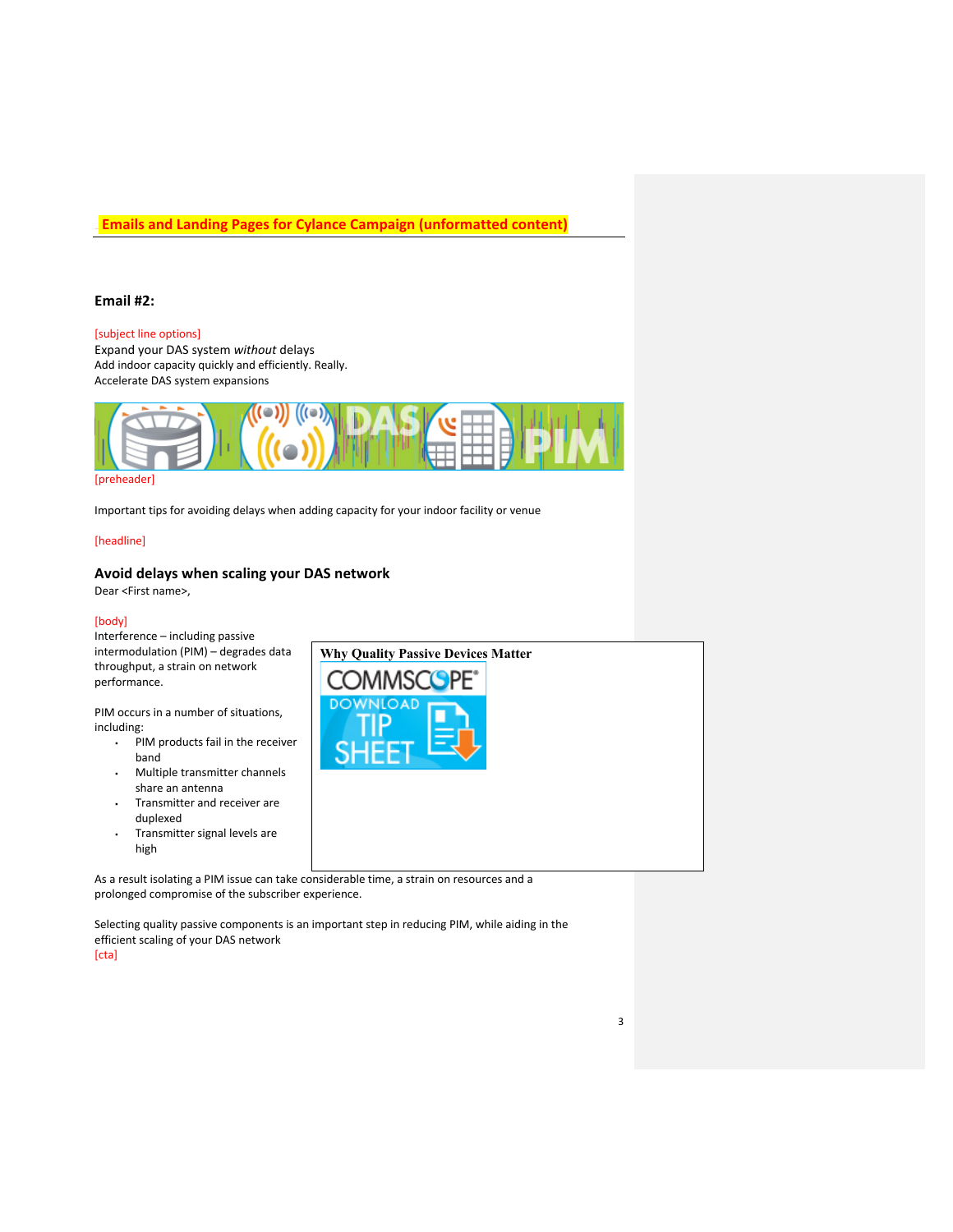4

Learn how to expand capacity while reducing PIM. Download our tip sheet, **5 Tips to Avoid Delays in Scaling Your DAS network**.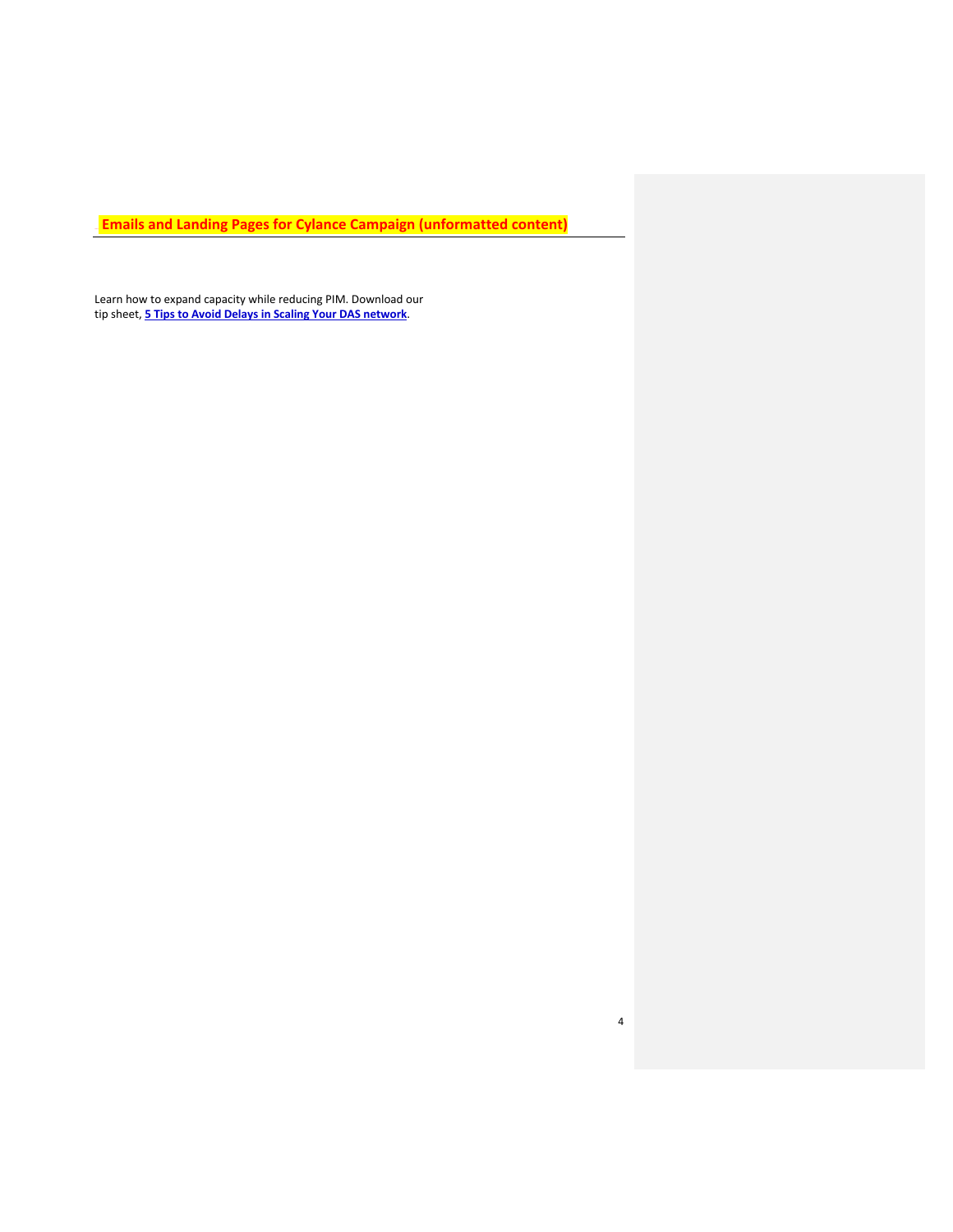### **Landing Page #2:**



### **Looking to speed deployment of DAS expansions?**

#### [body]

Start by adding quality passive components, which helps reduce PIM, thus accelerating your time-to-market.

Discover how to minimize PIM as you add capacity to your indoor facility or venue.

Fill out this brief form to access our tip sheet.

#### [cta]

For more information about how to solve for PIM and speed DAS deployments, contact Tania Patrone at WirelessMarketingNAR@commscope.com.

To learn more about our high quality passive components, visit our **product webpage**.

# [gated form info]

### **Tip Sheet Request Form**

- First name
- Last name
- Company
- Email
- What best describes your job function?

5

## **Commented [JS2]:** Link to:

http://www.commscope.com/Product-Catalog/Wireless/Product/Distributed-Coverage-and-Capacity/Passive-Devices/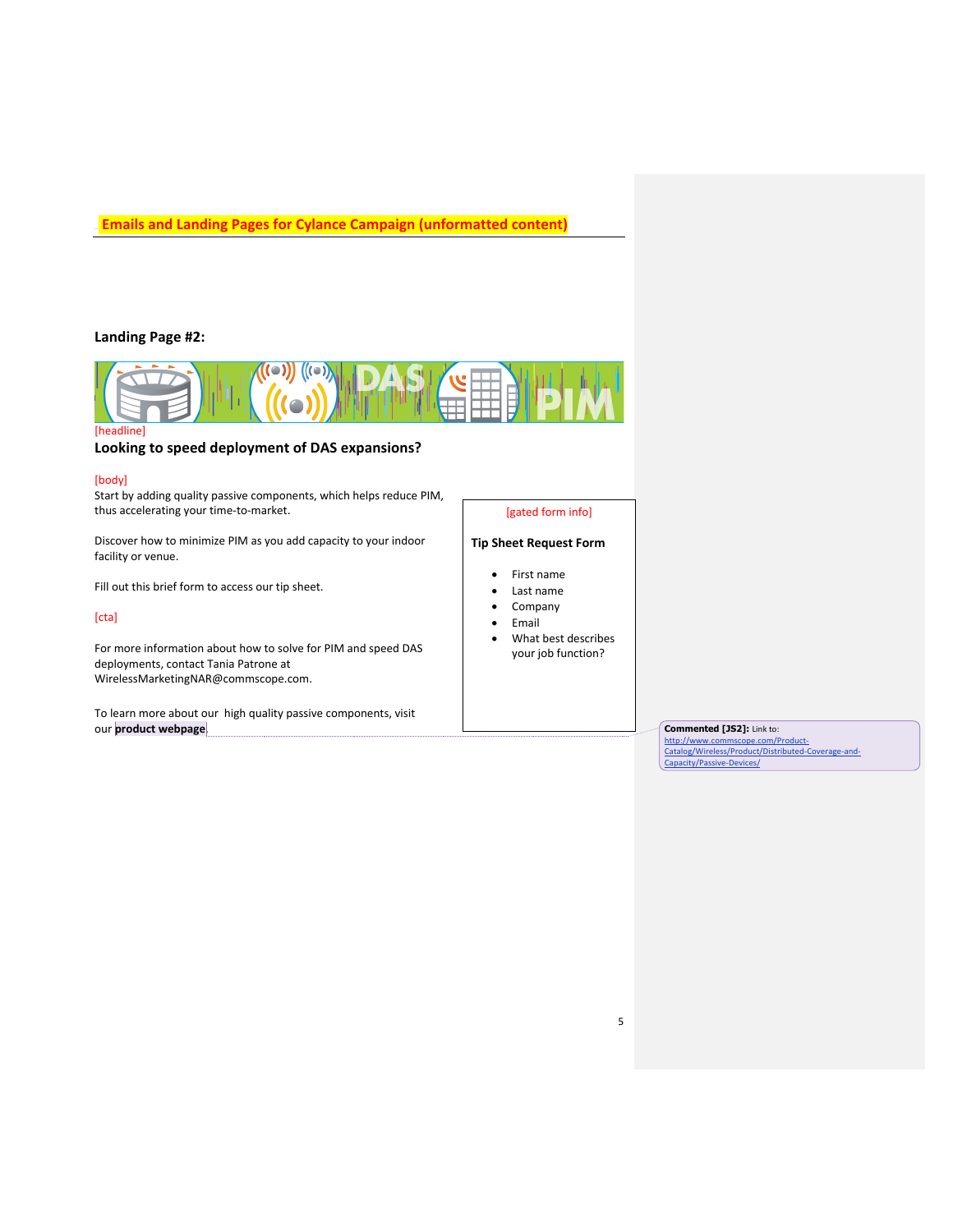### **Email #3:**

### [subject line options]

Don't let PIM degrade the QoS of your DAS Why reducing PIM is critical to the performance of your DAS



Protect your DAS from PIM

### [headline] **Reduce PIM and improve network quality**

[body]

Dear <First name>,

Wireless networks, including the complex distributed antenna systems (DAS) that support them, are evolving to address soaring data usage. The changes are introducing a greater probability of passive intermodulation (PIM), interference that can impact network performance.

To ensure optimal performance, select high-quality passive components. You'll realize a reduction

| in interference and an overall boost in network |  |
|-------------------------------------------------|--|
| quality, bottom-line benefits that:             |  |

in the battle against PIM.

Learn what you can do to minimize PIM and enhance the performance of your DAS. Download our article, **Why permit a preventable weakness in** 

term success.

• Position your network for sustained long-

• Deliver long-term value to your subscribers • Minimize the need for future investments

[clickable thumbnail of the article]

**PIM is preventable**

### **Landing Page #3:**

**your network?**.

[headline]

[cta]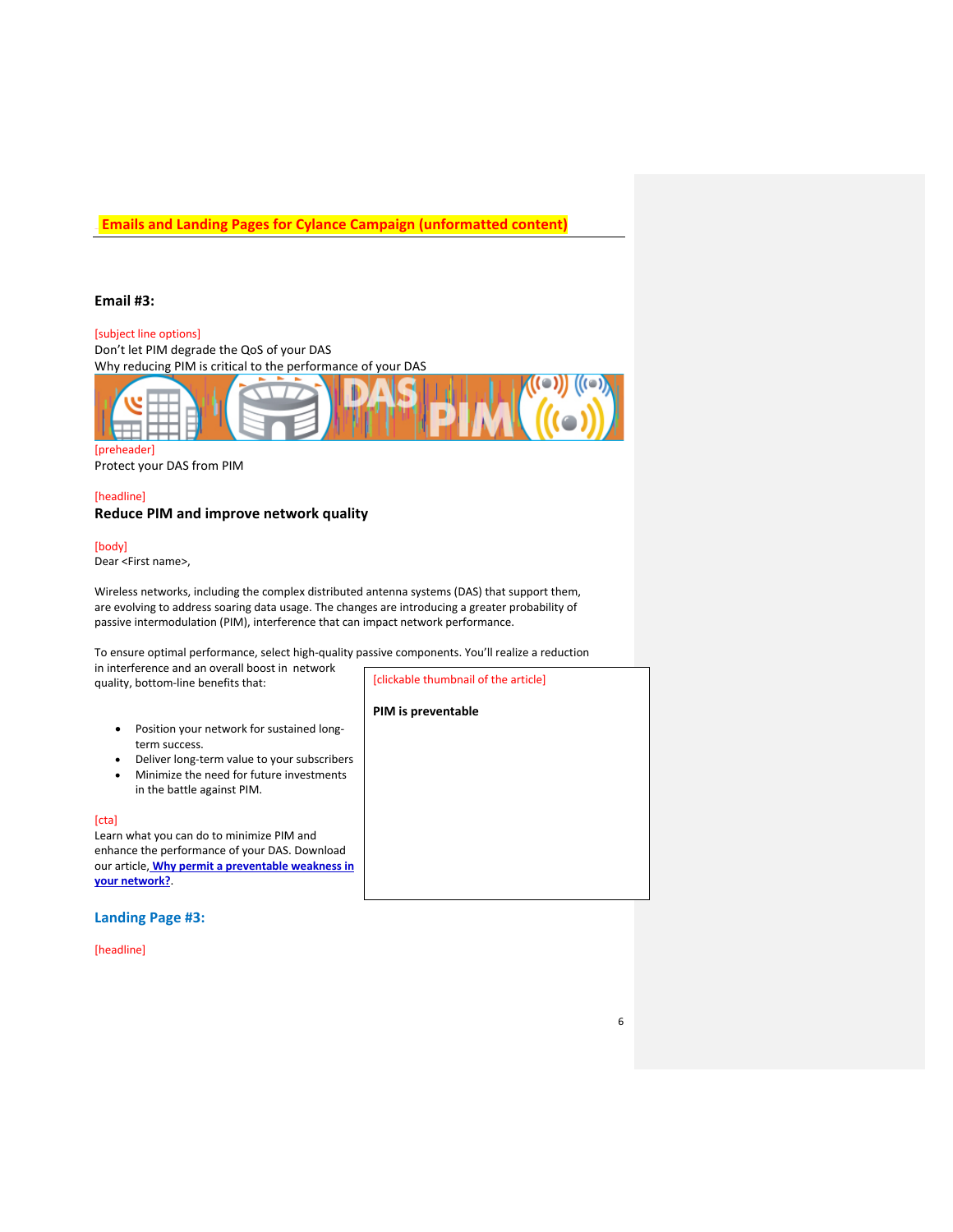

### **Improve the performance of your DAS**

#### [body]

Start by reducing PIM, which can degrade the quality of the most sophisticated network.

Learn how in our free article, *Why permit a preventable weakness in your network***.** 

Fill out this brief form to initiate the download.

#### [cta]

For more information about how to solve for PIM and improve the performance of your DAS, contact Tania Patrone at WirelessMarketingNAR@commscope.com.

To learn more about our high quality passive components, visit our **product webpage**.

#### [gated form info]

### **PIM Article Request Form**

- First name
- Last name
- Company
- Email
- What best describes your job function?

7

**Commented [JS3]:** Link to:

http://www.commscope.com/Product-Catalog/Wireless/Product/Distributed-Coverage-and-Capacity/Passive-Devices/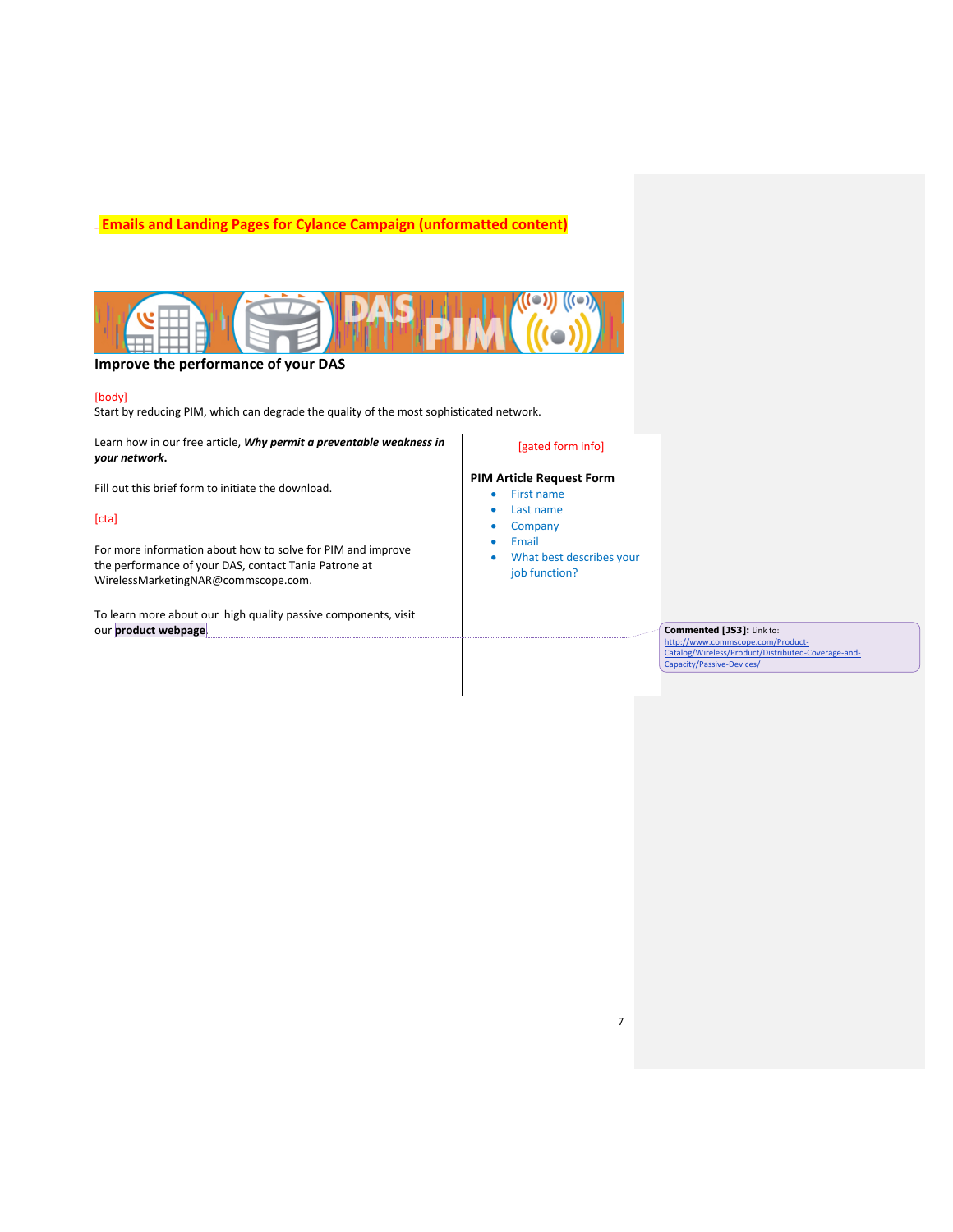### **Thank You Email #1**



**You've taken an important step on the road to reducing PIM**

#### [body]

PIM matters. And your focus on addressing PIM will help position your network for long-term success.

Please feel free to revisit and download the infographic at any time.

#### [cta]

The battle against PIM is a critical one. For additional information on the specific steps you can do to optimize your network, download our free white paper], "PIM Requirements Must Increase to Support Evolving DAS Systems."

**Commented [JS4]:** Hyperlink to download.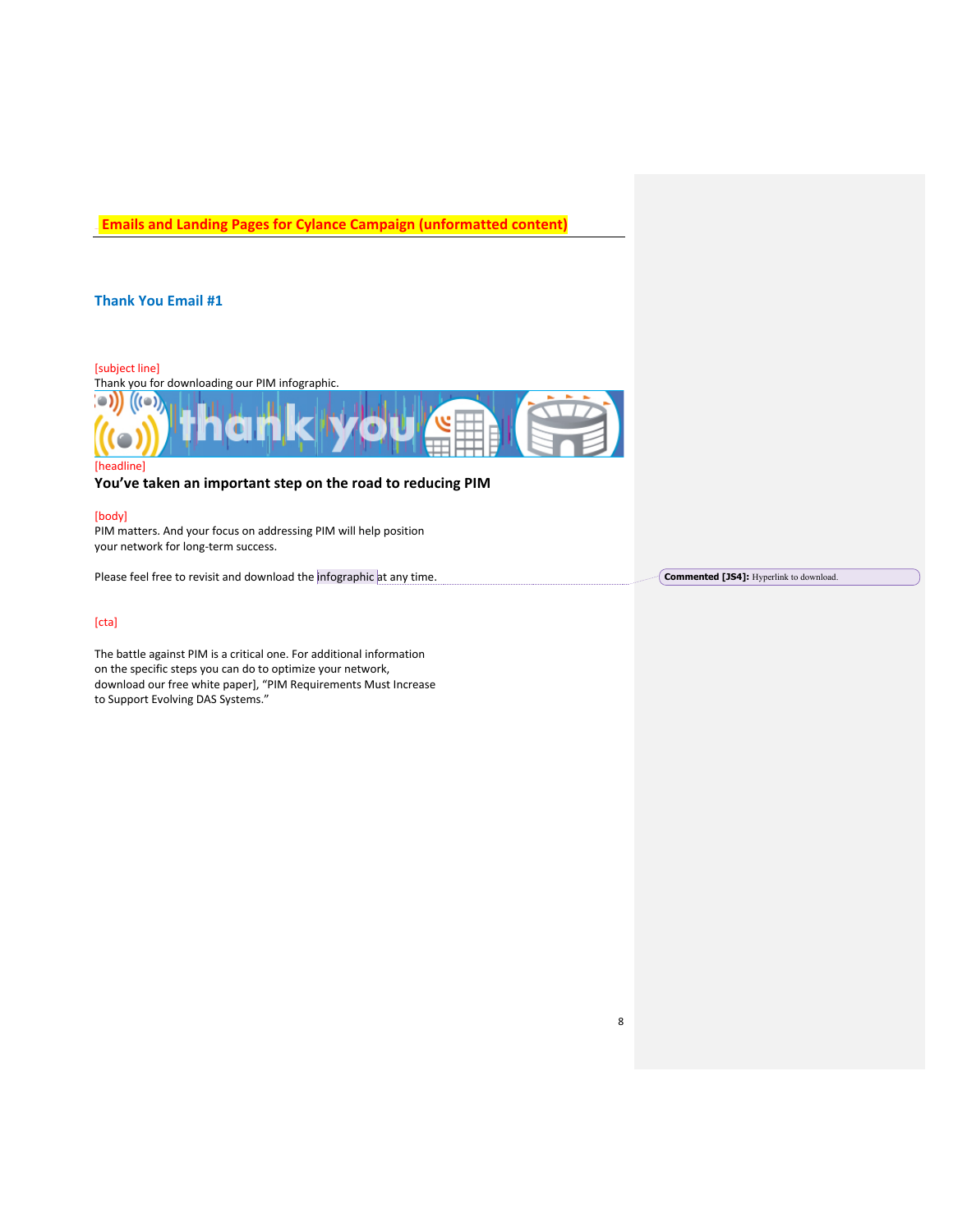| <b>Emails and Landing Pages for Cylance Campaign (unformatted content)</b>                                                                                                                           |                                                |
|------------------------------------------------------------------------------------------------------------------------------------------------------------------------------------------------------|------------------------------------------------|
| Alternative for Thank You Email #1- Popup Landing Page                                                                                                                                               |                                                |
| 2 <sup>nd</sup> version (for A/B testing)                                                                                                                                                            |                                                |
| [headline]<br>Thank you for requesting our PIM infographic.                                                                                                                                          |                                                |
|                                                                                                                                                                                                      |                                                |
| You've taken an important step on the road to reducing PIM                                                                                                                                           |                                                |
| [body]<br>PIM matters. And your focus on addressing PIM will help position<br>your network for long-term success.                                                                                    |                                                |
| Click this download button to access our PIM infographic.                                                                                                                                            | <b>Commented [JS5]:</b> Hyperlink to download. |
| [cta]                                                                                                                                                                                                |                                                |
| The battle against PIM is a critical one. For additional information<br>on the specific steps you can do to optimize your network,<br>download our free white paper, "PIM Requirements Must Increase |                                                |
| to Support Evolving DAS Systems."                                                                                                                                                                    | <b>Commented [JS6]:</b> Hyperlink to download  |
|                                                                                                                                                                                                      |                                                |
|                                                                                                                                                                                                      |                                                |
|                                                                                                                                                                                                      |                                                |

9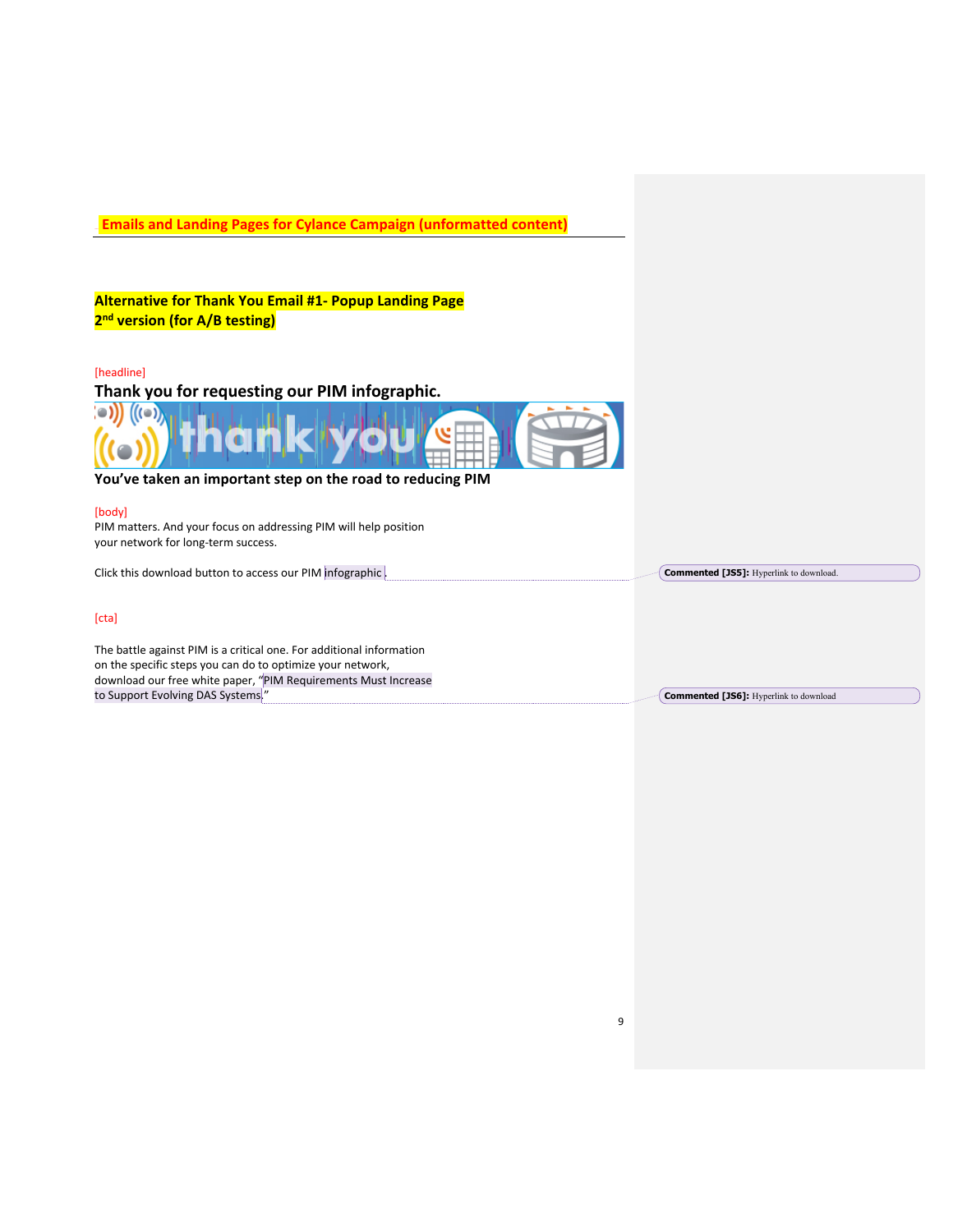### **Thank You Email #2**



**You've taken an important step on the road to reducing PIM**

#### [body]

PIM matters. And your focus on addressing PIM will help position your network for long-term success.

Please feel free to revisit and download the tip sheet at any time.

#### [cta]

The battle against PIM is a critical one. For additional information on the specific steps you can do to optimize your network, download our free white paper], "PIM Requirements Must Increase to Support Evolving DAS Systems."

**Commented [JS7]:** Hyperlink to download.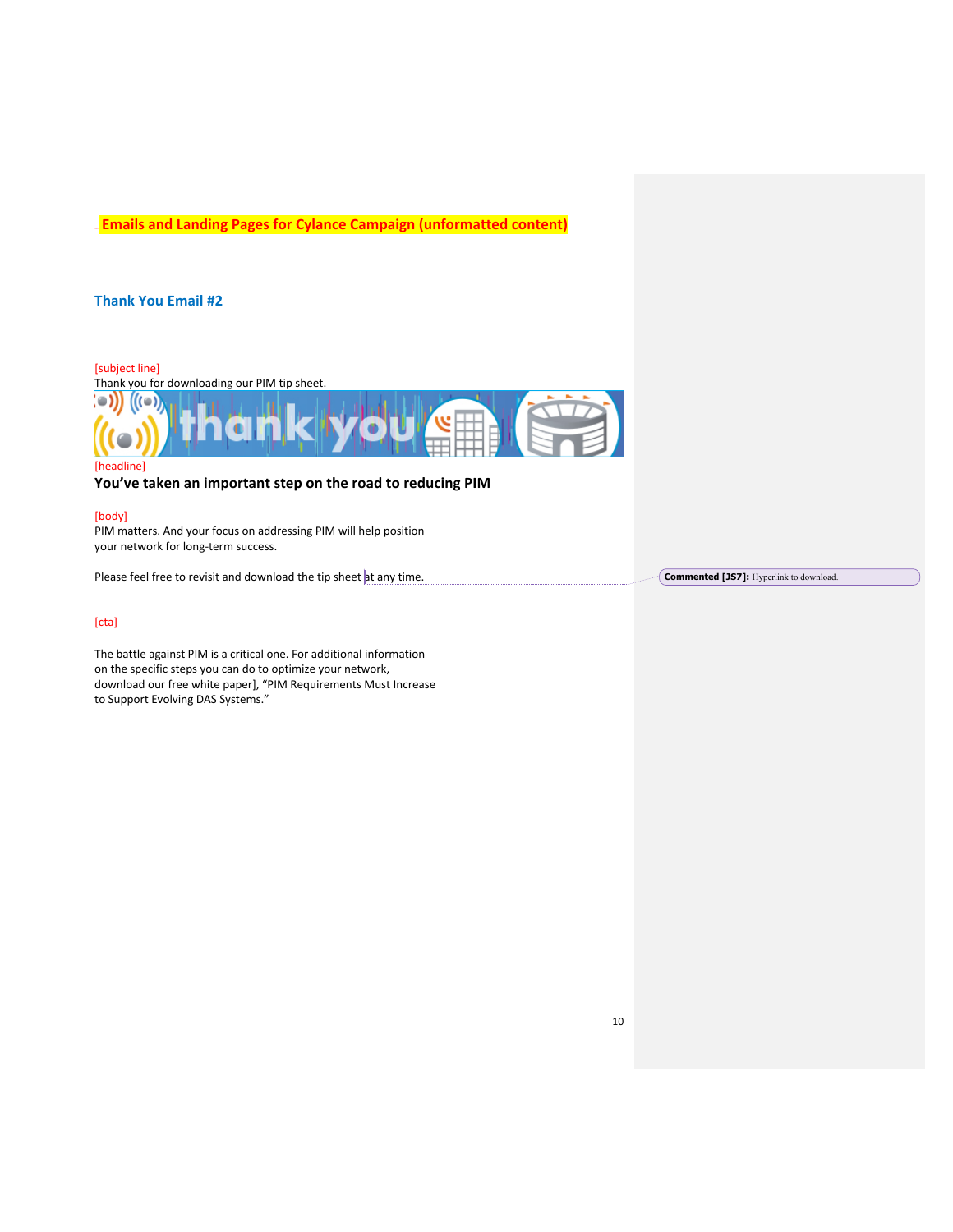## **Thank You Email #3**



**You've taken an important step on the road to reducing PIM**

#### [body]

PIM matters. And your focus on addressing PIM will help position your network for long-term success.

Please feel free to revisit and download the article at any time.

#### [cta]

The battle against PIM is a critical one. For additional information on the specific steps you can do to optimize your network, download our free white paper], "PIM Requirements Must Increase to Support Evolving DAS Systems."

**Commented [JS8]:** Hyperlink to download.